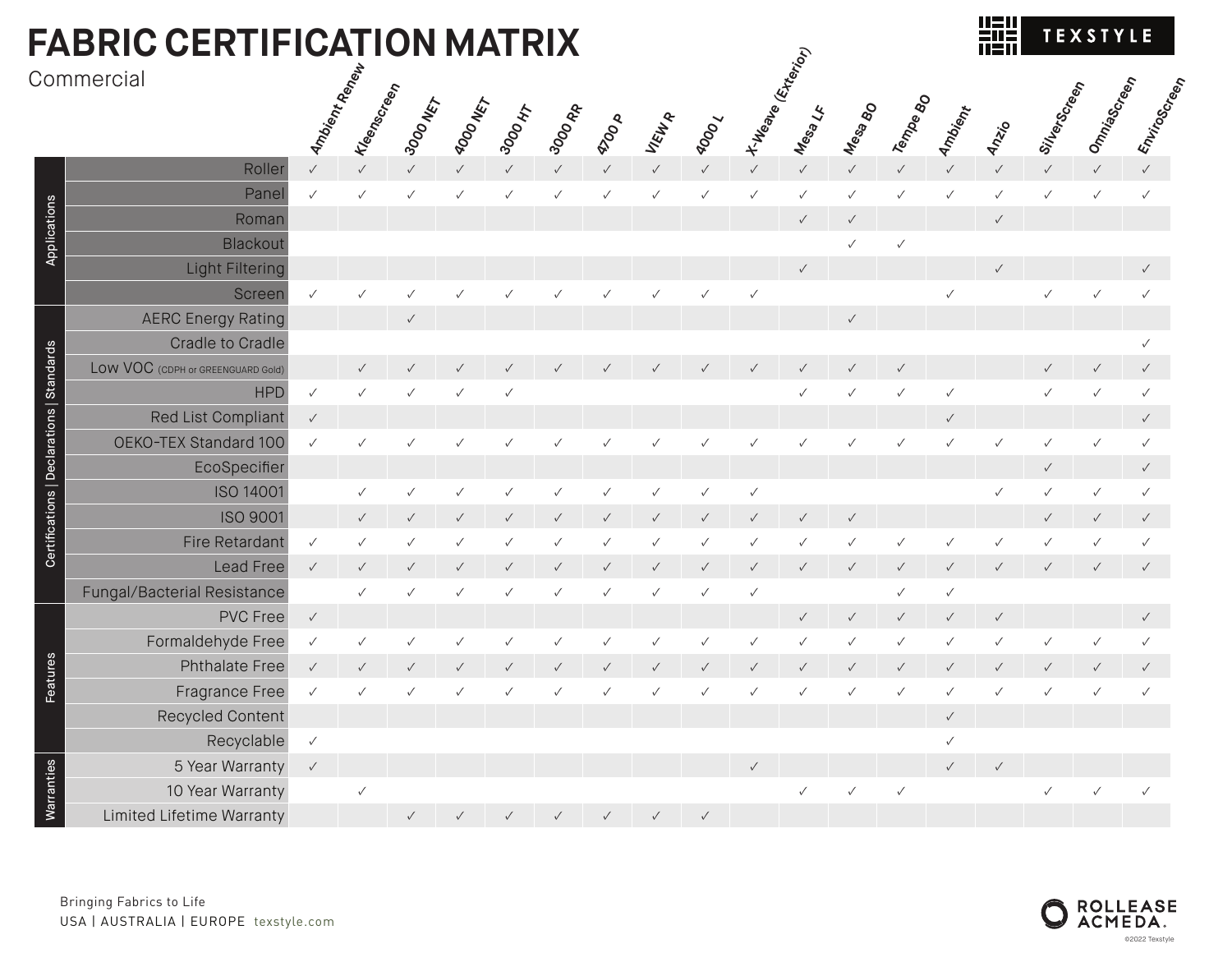## **FABRIC CERTIFICATION MATRIX**

### Residential

| TEXSTYLE<br>н<br>IШ |
|---------------------|
|---------------------|

**Sanctuary BO**

|                                           | <u>kesidentiai</u>                |              |                  |                    |                                    |           |          |        |                                    |                             |               |       |        |              |              |              |              |              |        |              |                                |              |              |              |              |              |              |              |
|-------------------------------------------|-----------------------------------|--------------|------------------|--------------------|------------------------------------|-----------|----------|--------|------------------------------------|-----------------------------|---------------|-------|--------|--------------|--------------|--------------|--------------|--------------|--------|--------------|--------------------------------|--------------|--------------|--------------|--------------|--------------|--------------|--------------|
|                                           |                                   | Avesta LF    | <b>Avesta BO</b> | <b>Balmoral LR</b> | <b>Balmoral BO</b>                 | Chambray. | Chenitle | Fallon | Jeresy LF                          | Jersey BO                   | <b>Kandon</b> | Lange | Landon | Largo BO     | Lugo         | Manday       | Milliano     | Pamama       | Romana |              | Sanctuary Like<br>Sanctuary Bo | Soria 80     | Sticketan    | Tarrita      | Torino 80    | Trento       | Vigo 80      | Vista Bo     |
|                                           | Roller                            |              |                  |                    |                                    |           |          |        |                                    |                             |               |       |        |              |              |              |              |              |        |              |                                |              |              |              |              |              |              |              |
| Applications                              | Panel                             |              |                  |                    |                                    |           |          |        |                                    |                             |               |       |        |              |              |              |              |              |        |              |                                |              |              |              |              |              |              |              |
|                                           | Roman                             |              |                  |                    |                                    |           |          |        | $\checkmark$                       | $\sqrt{ }$                  |               |       |        |              |              |              |              |              |        | $\checkmark$ | $\checkmark$                   |              |              |              |              |              |              |              |
|                                           | Blackout                          |              | $\checkmark$     |                    |                                    |           |          |        |                                    | $\checkmark$                |               |       |        | $\checkmark$ |              |              |              |              |        |              | $\checkmark$                   |              |              |              |              |              |              | $\checkmark$ |
|                                           | Light Filtering                   | $\checkmark$ |                  | $\checkmark$       |                                    |           |          |        |                                    |                             | $\checkmark$  |       |        |              |              |              |              |              |        | $\checkmark$ |                                |              |              |              |              |              |              |              |
|                                           | Screen                            |              |                  |                    |                                    |           |          |        |                                    |                             |               |       |        |              |              |              |              |              |        |              |                                |              |              |              |              |              |              |              |
| Certifications   Declarations   Standards | <b>AERC Energy Rating</b>         |              |                  |                    | $\checkmark$ $\qquad$ $\checkmark$ |           |          |        |                                    |                             |               |       |        |              |              |              |              |              |        |              |                                |              |              |              |              |              |              |              |
|                                           | <b>Cradle to Cradle</b>           |              |                  |                    |                                    |           |          |        |                                    |                             |               |       |        |              |              |              |              |              |        |              |                                |              |              |              |              |              |              |              |
|                                           | LOW VOC (CDPH or GREENGUARD Gold) |              |                  |                    | $\checkmark$ $\checkmark$          |           |          |        |                                    | $\checkmark$ / $\checkmark$ |               |       |        |              |              |              |              |              |        |              | $\checkmark$ $\checkmark$      |              |              |              |              |              |              |              |
|                                           | <b>HPD</b>                        |              |                  |                    |                                    |           |          |        |                                    |                             |               |       |        |              |              |              |              |              |        |              |                                |              |              |              |              |              |              |              |
|                                           | Red List Compliant                |              |                  |                    |                                    |           |          |        |                                    |                             |               |       |        |              |              |              |              |              |        |              |                                |              |              |              |              |              |              |              |
|                                           | OEKO-TEX Standard 100             | $\checkmark$ |                  |                    |                                    |           |          |        | $\checkmark$                       | $\checkmark$                | $\checkmark$  |       |        |              | $\checkmark$ | $\checkmark$ | $\checkmark$ | $\checkmark$ |        | $\checkmark$ | $\checkmark$                   | $\checkmark$ |              |              |              |              |              |              |
|                                           | EcoSpecifier                      |              |                  |                    |                                    |           |          |        |                                    |                             |               |       |        |              |              |              |              |              |        |              |                                |              |              |              |              |              |              |              |
|                                           | ISO 14001                         | $\checkmark$ | $\checkmark$     |                    |                                    |           |          |        |                                    |                             |               |       |        |              |              |              |              |              |        |              |                                |              |              |              |              |              |              |              |
|                                           | <b>ISO 9001</b>                   |              |                  | $\checkmark$       | $\checkmark$                       |           |          |        | $\checkmark$ $\qquad$ $\checkmark$ |                             |               |       |        |              |              |              |              |              |        |              |                                |              |              |              |              |              |              | $\checkmark$ |
|                                           | Fire Retardant                    |              |                  |                    |                                    |           |          |        |                                    |                             |               |       |        |              |              |              |              |              |        |              |                                |              |              |              |              |              |              |              |
|                                           | Lead Free                         | $\checkmark$ | $\checkmark$     |                    |                                    |           |          |        |                                    |                             | $\checkmark$  |       |        |              |              |              |              |              |        |              |                                |              | $\checkmark$ | $\checkmark$ | $\checkmark$ | $\checkmark$ |              |              |
|                                           | Fungal/Bacterial Resistance       |              |                  |                    |                                    |           |          |        |                                    |                             |               |       |        |              |              |              |              |              |        |              |                                |              |              |              |              |              |              |              |
| Features                                  | <b>PVC Free</b>                   | $\checkmark$ |                  |                    |                                    |           |          |        |                                    |                             |               |       |        |              |              |              |              |              |        |              |                                |              |              |              |              | $\checkmark$ | $\checkmark$ |              |
|                                           | Formaldehyde Free                 |              |                  |                    |                                    |           |          |        | $\checkmark$                       | $\checkmark$                |               |       |        |              |              |              |              |              |        |              |                                |              |              |              |              |              |              |              |
|                                           | <b>Phthalate Free</b>             | $\sqrt{ }$   |                  |                    |                                    |           |          |        |                                    |                             |               |       |        |              |              |              |              |              |        |              |                                |              |              |              |              |              |              |              |
|                                           | Fragrance Free                    |              |                  |                    |                                    |           |          |        |                                    |                             |               |       |        |              |              |              |              |              |        |              |                                |              |              |              |              |              |              |              |
|                                           | Recycled Content                  |              |                  |                    |                                    |           |          |        |                                    |                             | $\checkmark$  |       |        |              |              | $\checkmark$ |              |              |        |              |                                |              |              |              |              |              |              |              |
|                                           | Recyclable                        |              |                  |                    |                                    |           |          |        |                                    |                             |               |       |        |              |              |              |              |              |        |              |                                |              |              |              |              |              |              |              |
|                                           | 5 Year Warranty v                 |              |                  |                    |                                    |           |          |        |                                    |                             |               |       |        |              |              |              |              |              |        |              |                                |              |              |              |              | $\checkmark$ |              |              |
| <b>Marranties</b>                         | 10 Year Warranty                  |              |                  |                    |                                    |           |          |        |                                    |                             |               |       |        |              |              |              |              |              |        |              |                                |              |              |              |              |              |              |              |
|                                           | Limited Lifetime Warranty         |              |                  |                    |                                    |           |          |        |                                    |                             |               |       |        |              |              |              |              |              |        |              |                                |              |              |              |              |              |              |              |



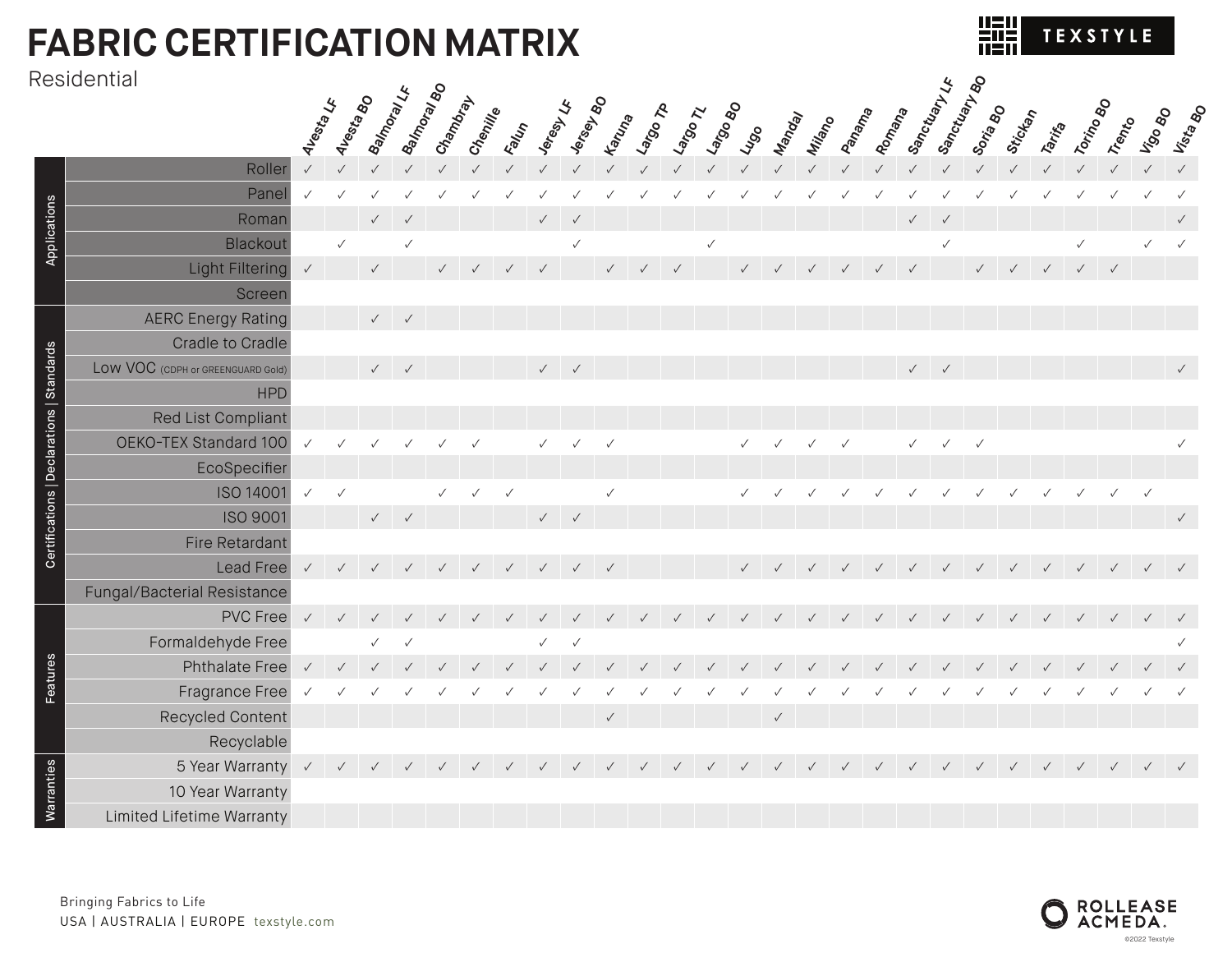# **FABRIC FEATURE BRIEF**

Certifications | Declarations | Standards

### P) *GREENGUARD* **CERTIFIED FOR**

#### GREENGUARD

- Certification that identifies products and materials with low chemical emissions.
- Certified products have been screened for more than 10,000 volatile organic compounds (VOCs) and must meet strict chemical emission levels over a 14 day testing period.
- Tests to the California Department of Public Health (CDPH) Standard Method v1.2–2017.
- Greenguard was first used as the basis for establishing LEED credits, but is no longer. LEED now uses the California Department of Public Health (CDPH) Standard Method v1.2–2017.
- Certification expires after 5 years.



#### GREENGUARD Gold

- Highest level GREENGUARD certification meaning a fabric meets stricter chemical emission limits than standard GREENGUARD.
- Products TVOC (total VOCs) must be 0.5mg/m3 of air, or less.
- TVOC emission results of zero also receive Gold status.

## **CERTIFIED**

cradletocradle

#### Cradle to Cradle

- A system of scoring a product and its total lifecycle for its sustainability commitment to the circular economy.
- Asses product and its lifecycle across 5 critical sustainability categories: Material Health, Material Reutilization, Renewable Energy and Carbon Management, Water Stewardship, and Social Fairness.
- Each category is assigned an achievement level: bronze, silver, gold, platinum.
- Lowest category achievement level represents its overall certification level.
- Assesses fiber creation, manufactures policies and procedures, transit methods, and the likely end use for how all components can be recycled and what their new purpose could be.



#### OEKO-TEX Standard 100

- Certifies that the product is free of harmful substances or the limit values of potentially harmful substances are not exceeded. In many cases, the Oeko-Tex limit values go beyond national and international requirements.
- Tests for regulated substances and also non-regulated substances that are known to be problematic: Formaldehyde, heavy metals inlcuding lead, pesticides, chlorinated phenols, pthalates, biological active products, flame retardants, odors, Asbestos, dyestuffs classified as allergenics, VOCs, and much more.
- Certification valid for 1 yr and test criteria and limit values are updated each year.
- There are 4 product classes. Window covering fabrics fall into Class 4. Test requirements depend on the intended use of the textile product.



**LOW VOC** 

**LBC Compliant** 

#### California Department of Public Health v1.2 (CDPH)

- CDPH is a test method for screening volatile organic compounds (VOCs) from indoor furniture, finishes, and materials.
- It is a 14-day test in a closed chamber. From the results you can make a self declaration about a product.
- GreenGuard uses this same test plus other factors for their certification.
- Gives you a range of values: TVOC: 0.5 mg/m3 or less, between 0.5 and 5 mg/ m3, or 5 mg/m3 and more
- Benefits of CDPH vs GreenGuard: Guaranteed science and it does not expire.

#### LBC Red List Compliant

- All chemicals declared in the HPD for a product are not on the LBC's (Living Building Challenge Institute) red list of hazardous materials.
- The hazardous chemicals lists is determined by government agencies such as the United States Environmental Protection Agency (U.S. EPA), European Union Commission for the Environment, and the California Department of Toxic Substances Control.
- There are 3 levels that can be achieved:
	- 1. LBC Red List free = free of all Red List ingredients down to 100 ppm.
	- 2. LBC Red List Compliant (Ambient) = free of all Red List ingredients down to 100 ppm, but we cannot disclose the chemicals for confidentiality reasons.
	- 3. Declared = not compliant with the Red List or its temporary exceptions.
- This declaration can be made using LBC's "Declare." label or using a self declaration letter.



#### Attachments Energy Rating Coucil (AERC)

• AERC provides unbiased, third-party certifications of the energy-saving potential of a window attachment product using a sophisticated process of material testing and window modeling to gauge the degree to which a window attachment will improve the performance of the window in reducing heating and cooling usage.

Certified AERC products contain two energy ratings for Cool and Warm Climate that display potential energy savings in comparison to unprotected windows.

Cool Climate – measures for potential heat savings Warm Climate – measures for potential cooling savings Learn more at: www.aercenergyrating.org

#### Health Product Declaration (HPD)

- 
- Declaration of everything used in a product, both good and bad. Not a certification.
- Similar to a Material Safety Data Sheet (MSDS), except an HPD measures smaller particles down to 100 parts per million. MSDS would not capture particles so small.
- It screens the materials and substances using the GreenScreen methodology and gives you a hazard score based on the hazard level of the product.